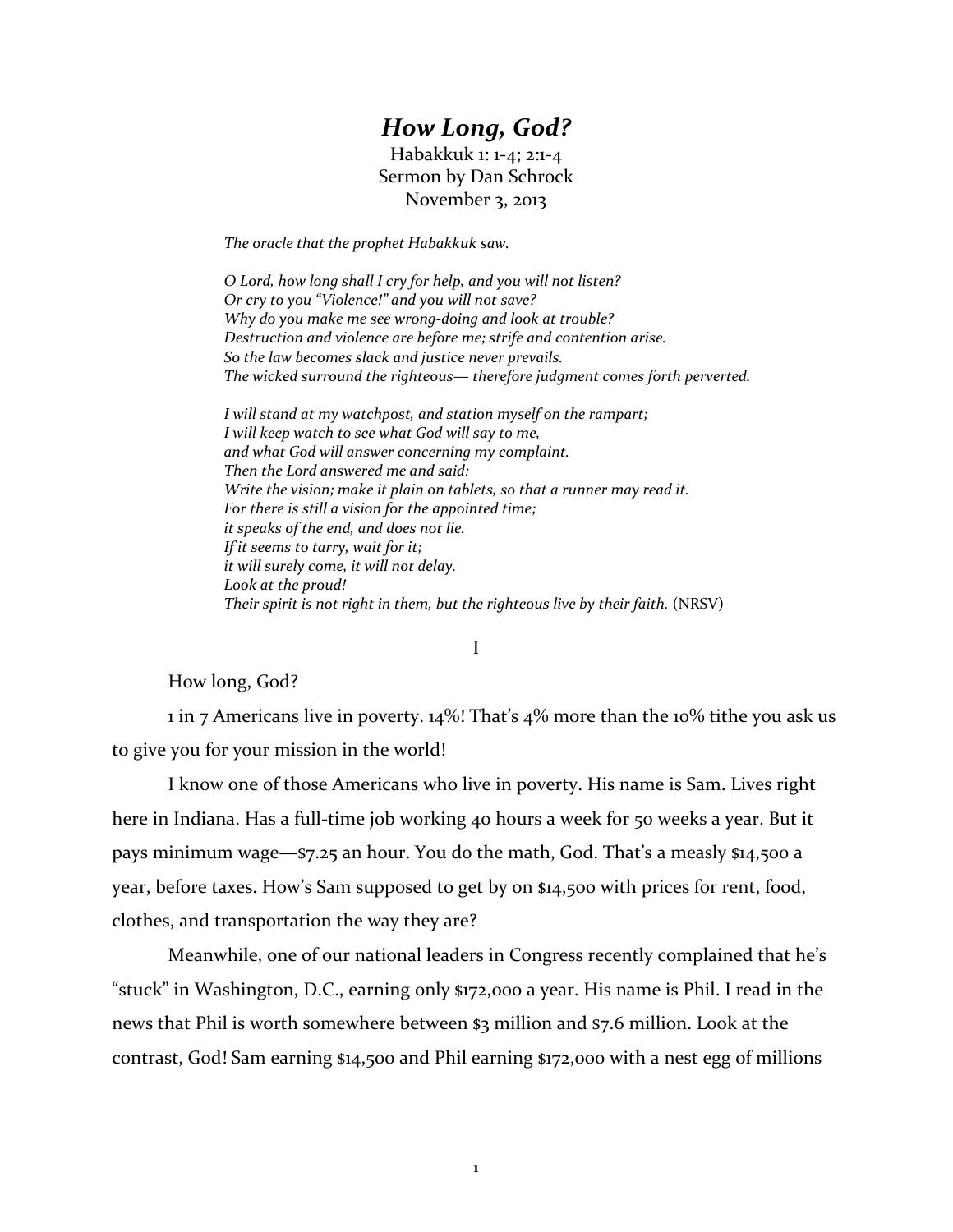of dollars on the side. Does this seem fair, especially when Phil claims he's not earning enough?

How long, God?

48 million Americans scrounge trying to get enough food to eat. 16 million of them are children. One of these households in Sharon, William, and 5‐year‐old Amanda. They're getting some great help from the Supplemental Nutrition Assistance Program, also known as food stamps. The program reduces their hunger, but most months the benefits are all gone by the 3<sup>rd</sup> week, so in the 4<sup>th</sup> week things get grim for them and hunger gnaws on the edges.

How long, God? Why do you let this happen?

Last summer I was talking with a social worker from a neighboring county. He works with child protective services. He told me about a family where a little girl had no one to care for her. The parents were on meth, the uncles and aunts were on meth, even the grandmother was on meth. No one in the whole extended family was available to raise that little girl.

I know you know all this already, God, but I'm trying to call your attention to it. You're supposed to defend the poor and oppressed, the fatherless and the widow and the stranger. The Bible says so. Moreover you're good and powerful, wise and just. But as far as I can tell, you're not doing much of anything in these situations. I simply don't get it.

How long will we cry for your help, God, and you will not listen? How long will we lament to you and you will not act to save? Trouble slithers around in this world—clearcut, flat-out wrongdoing. What are you doing to stop it? Or are you just sitting there on your heavenly perch, doing nothing?

I could go on. The women I know who have been raped or psychologically and physically abused. The number of racist thoughts, actions, and speech in this country. The stupid wars in Colombia, Afghanistan, Somalia, Pakistan, Sudan, Yemen, Syria, and

**2**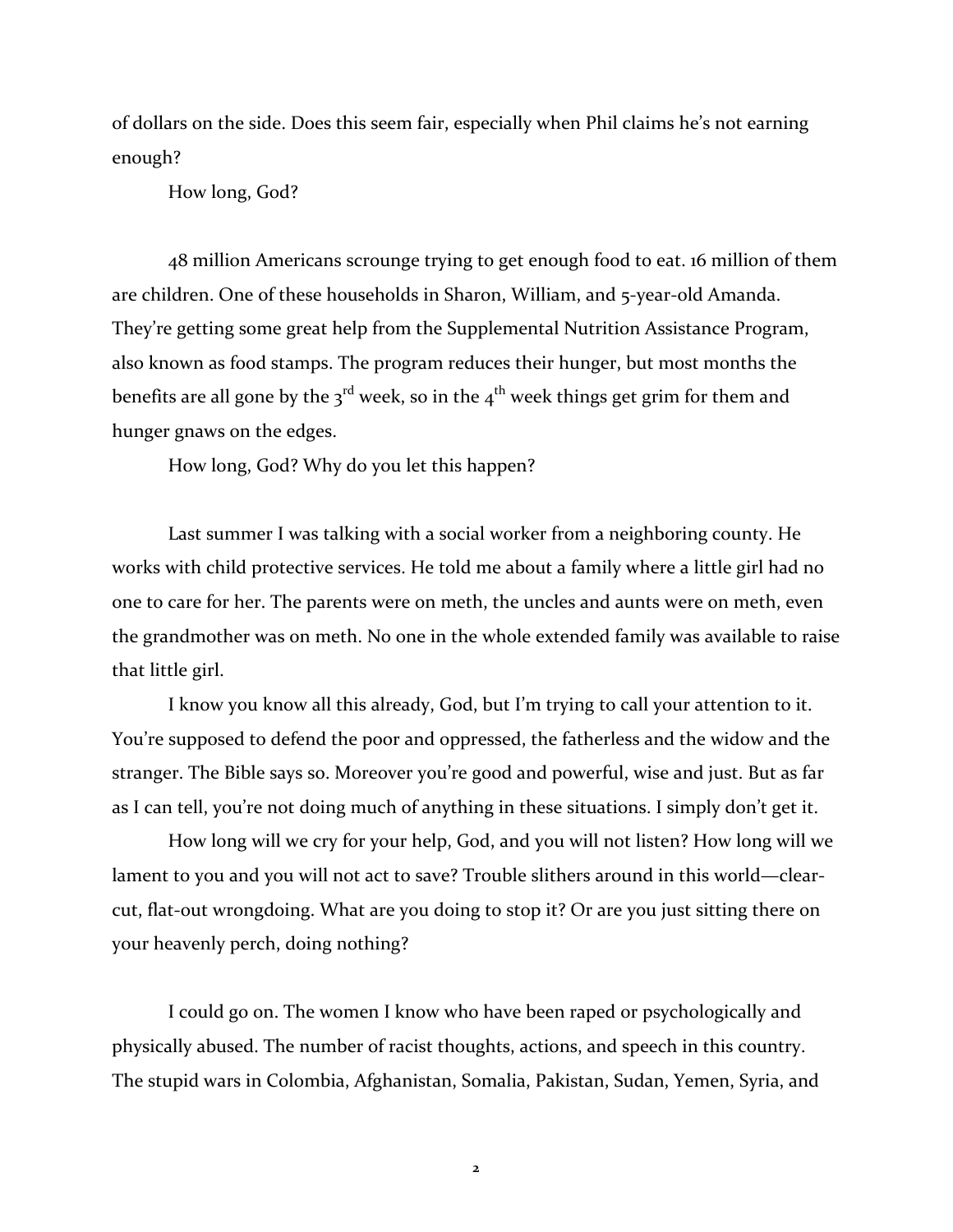others. Do I need to name them all? How many people have been killed in these wars? We don't know the exact number, but you surely do. Is it over 3 million people killed? Over 4 million? More to the point, how are you responding to it?

Some days I read the news and feel like wickedness surrounds righteousness. Justice rarely prevails; and your laws, your desires, your hopes and dreams for the world are flagrantly shoved aside. And in the middle of it, where are you and how are you responding? Frankly, I question your methods. Maybe I'm not seeing you clearly. Maybe my eyes are clouded over with my own sin, my own arrogance, or my own stubbornness (of which you know I have in abundance).

Nevertheless, I think my laments are legitimate. Therefore I take my stand at this watchpost of prayer. I station myself here and look to see what you say in response. How will you answer my complaint?

*[Silence]*

II

## III

God, the prophet Habakkuk once asked you similar questions, and in response you told him to "write the vision and make it plain." You assured him that you still have a vision for this world. You implied that you do care about our sorry state of affairs. You inferred that things will in fact change.

You also told Habakkuk that you have "an appointed time." You're not sitting on your hands, but you are striding purposefully forward toward a time still to come. You admitted it looks like you're procrastinating, even though you're not. You urged him to live by faith, to trust you, hope in you, have confidence in you. You urged him to persist faithfully through his days, to keep doing what's right, to keep adding to the storehouse of good  $(2:2-4)$ .